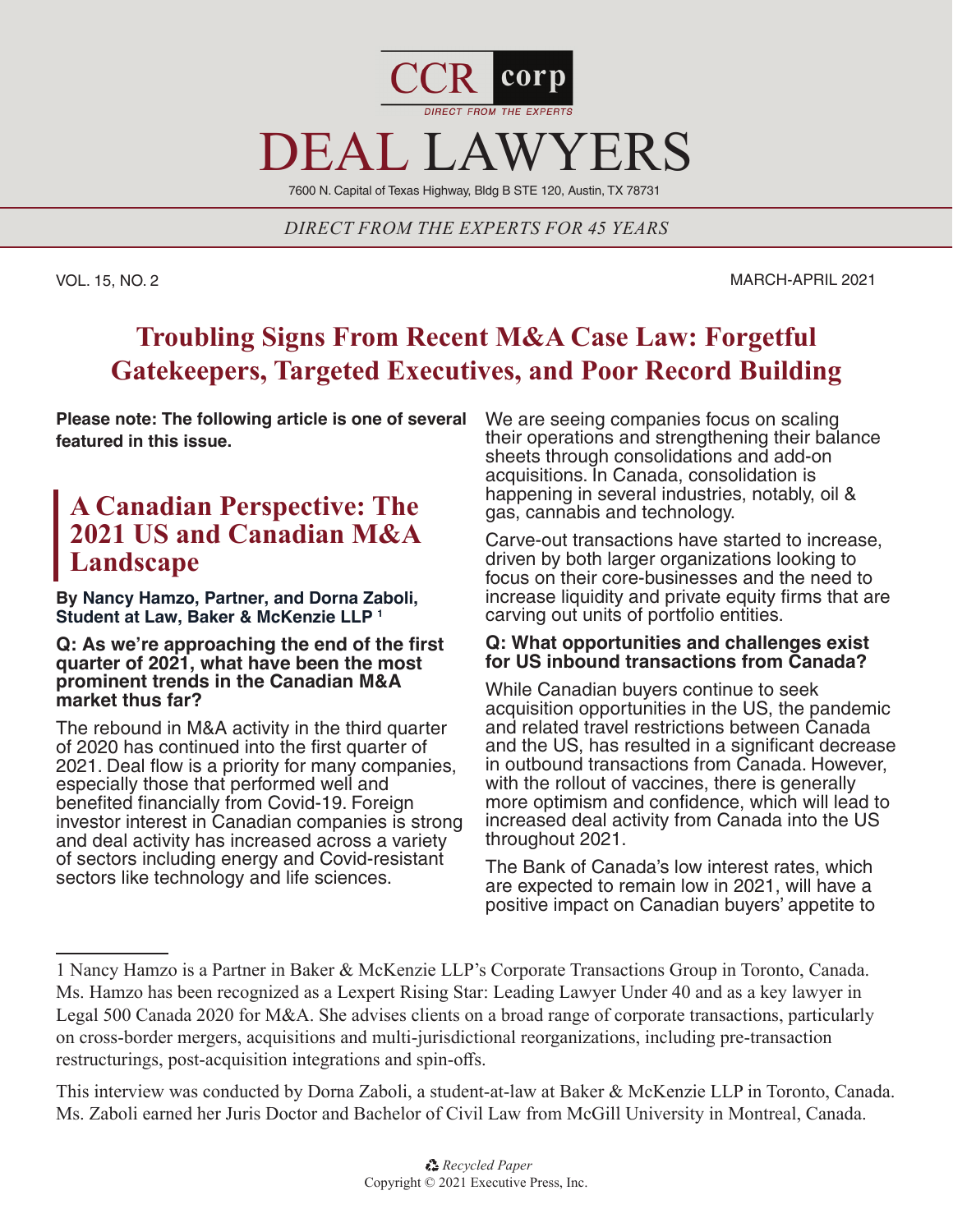# do deals.

Canadian private equity firms and pension funds have been patiently awaiting opportunities to buy great companies and assets. With government subsidies ending and liquidity becoming a problem for distressed companies, there is likely to be a lot of outbound distressed M&A activity later in 2021 with the US being the largest outbound destination.

## **Q: What are some of the challenges dealmakers face in the current Canadian and US M&A landscape?**

There are a few interesting challenges that dealmakers are facing in the current environment:

- Pricing a transaction has become even more difficult because of Covid-19. Valuations are soaring in almost every industry that has proven resilient to the pandemic or benefitted from the pandemic. Dealmakers have to rethink consideration structures to balance the risk; however, this is not easy given the competition by other potential buyers for high value assets. It is crucial to the future success of the deal to ensure that buyers know what they plan to do with the target business and execute on their overall strategy.
- There is a great deal of liquidity in the market resulting from significant dry powder held by private equity firms, low interest rates, access to financing and IPO activity. This is creating fierce competition for high value target companies, especially those in the technology industry. As a result, we are seeing buyers expedite the due diligence review period, accept deal terms that would not historically be acceptable and generally take on more risk to get the deal done. It is important that notwithstanding the current competitive environment dealmakers focus on their core deal values and deal discipline.
- Globally, foreign direct investment laws and regulations have become a key consideration for dealmakers because of the impact on deal certainty and timing. In both Canada and the US, foreign investors now face increased scrutiny on transactions involving sensitive sectors, such as critical technology, life sciences, transportation and defense. There is

a particular focus on buyers who are themselves state owned enterprises or influenced by state-owned enterprises. As a result, foreign state-owned enterprises from China and other countries seeking acquisitions in Canada and the US should anticipate difficult reviews.

## **Q: What are some lasting practical effects that Covid-19 has had on the drafting and structure of M&A agreements?**

- Dealmakers learned lessons related to the negotiation and drafting of certain provisions in M&A agreements because of the pressure the pandemic had on the interpretation of certain contractual provisions.
- Material adverse effect (MAE) definitions are important and dealmakers are now including and accepting specific "epidemic, pandemic or other similar outbreak or health crisis" exclusions in their purchase agreements. One point that is still subject to negotiation is whether to apply the disproportionate impact exceptions to those pandemic exclusions.
- Buyers are considering alternative payment arrangements such as earnouts and working capital adjustments to address valuation issues. There has been an increase in earn-out provisions in M&A deals and in Canada, we are seeing earnout periods in excess of five (5) years in certain industries.
- Additional representations and warranties that are specific to the impact of the pandemic on the target's business have started to be included. These representations are intended to address, for example, the adequacy of emergency protocols and IT systems, supply chain risks and delays, customer and supplier termination of agreements, employee related matters and compliance with Covid-19 related loans.
- Buyers and sellers are paying closer attention to interim covenants. The typical commitment for a target company to conduct its business in the "ordinary course" now has parties really thinking through what this means when a company is faced with unprecedented challenges.